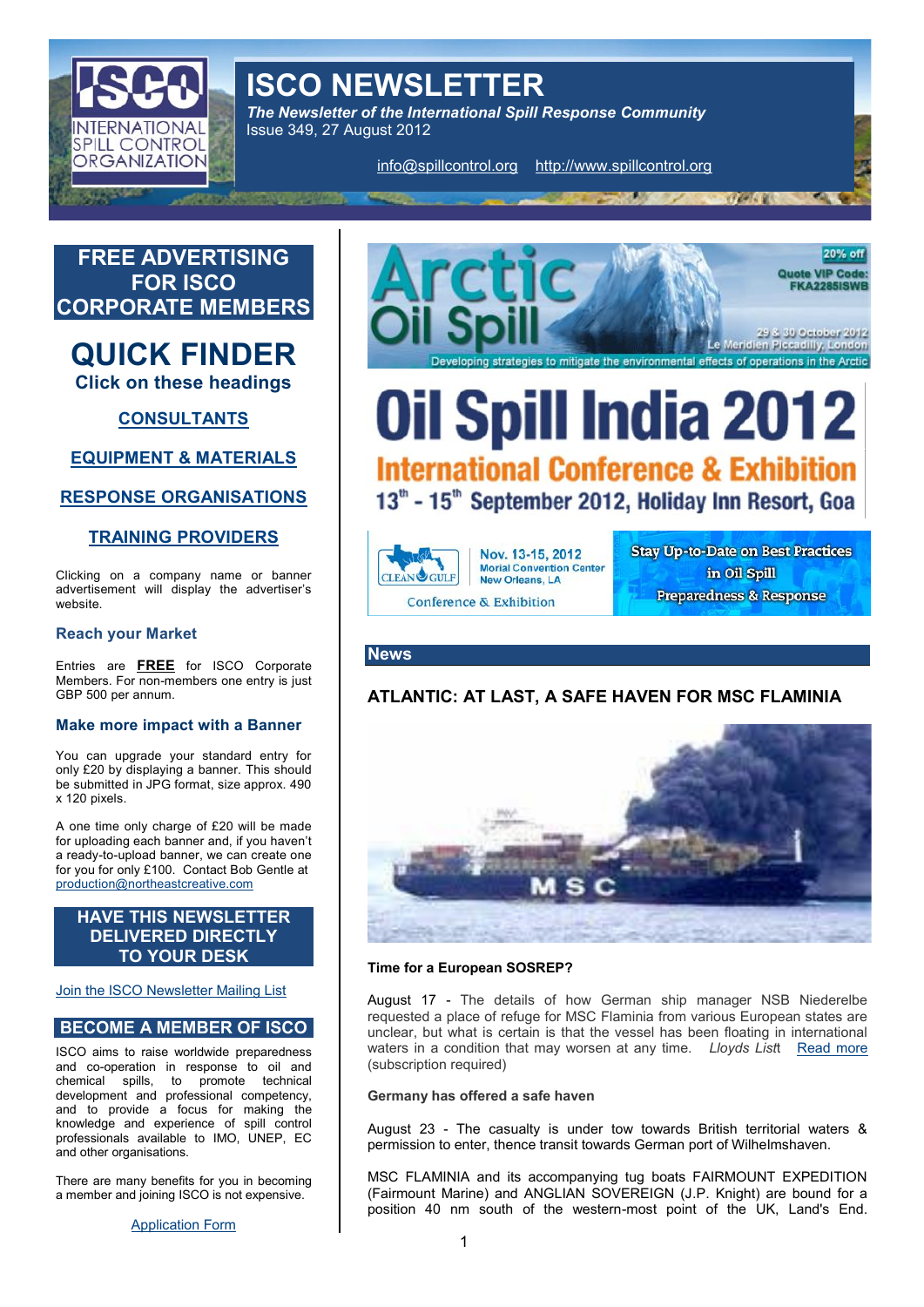On arrival tap distion a team of experts consisting of dangerous goods specialists, chen safety inspection onboard the vessel. Together with experts from the UK, France and t be reewed to ensure a safe passage through the English Channel.

In consultation with the German Central Command for Maritime Emergencies, MSC F anchorage in the German Bight, approximately 12 nmmplweet sot not fHaelligpod beammode. A that sk scothere, then be towed to the port of MY ain inneed bnish kranewerand more

## NEW ZEALAND: RENA UPDATE

Rena clean usposhisto \$50 million

August-The grounding of the Rena container and the Renandom off Tauranga last year will cost taxpay it has been revealed.

Labour's environment spokesman Gran has today released documents which estimatoetdalt costs of the blase was blown out from the initial allocation of \$25m.

The Rena ran aground the Astrolabe  $r \in \mathbb{R}$ leaking around 350 tonnes of oil a containers toppling into the sea. At t described as  $New$   $\vec{z}$  eximulation tal disaster.

In January, the Greek owned ship snap the vessel remains on the reef. Sa removing sections earlier this week.

Robertson requested the documents f NZ, the government agency responsi

response operation. He called on the government to incorporate international conventi law.Stuff.co.[Read m](http://www.stuff.co.nz/environment/rena-crisis/7499223/Rena-clean-up-bill-soars-to-50-million)ore [Thanks to Don Johnson of ISCO Industry Partner, DG & Hazmat

#### ISCO Member, Braemar Hocownelihsu Lesidcoastaul pc bepaenrations

August -2G4n behalf of the owners and insurers, Braemar recoveny, tewatmhs laade sbeeænaning operations underway A thias tweees kponse vessel has been working the Coromandel coast thi to swim ashore and remove debris from inaccessible bays and rocky coves between Hal

A major aerial survey was carried out on Thursday of a huge area of Bay of Plenty coa camera flew over an area from East Island on the East Cape, up along the Western Ba Barrier Island.

Braemar Operations Manager Operations Simon Valentine was on board for the five ho such as Mayor and Motiti. We were able to enter almost eveeproy thang and doithive enssiony pserfolle of now have to analyr**se**s phheothois taken to complete a report, but whnad swiegnsialiwcawnalBsdapebemaasning should be in a position by about the middle of next week to report on the cited ingosnoth Coromandel, he Maddistime New ZePa e and dmore

#### ITALY: COSTA COIMACOURDDATE: SALVIMALIENTE ALTERED

August -1T5 he refloating of the wrecked CostaipCois ceoxpleated uitsoe bseh delayed until the sp Project officials had expected tsou bump reingghet d three ssseem ia Januaryn, idout now that's not likely until March or April 2013.

The salvage plan has to be constant folly enutpolleated do as gides and operational solutions are the sall to ensure the sall to ensure the sall to ensure the sall to ensure the sall to ensure the sall to ensure the sall t feasibility and effectiveness. Drilling techniques have been revised based on seabe impact. Engineering and construction elemfents for the installation at also were updated, reports the Sun - th Sentinel newspaper.

Titan Salvage, along with Italian firm Micoperi, is handling the Concordia salvage cont the luxury liner in one piece trotælv**oladnegeironme** erefloating still requires watertight cha the ship's side that's above water, and cranes attached to the platform will-fillend pull chambersThe Maritime ExeRceution ore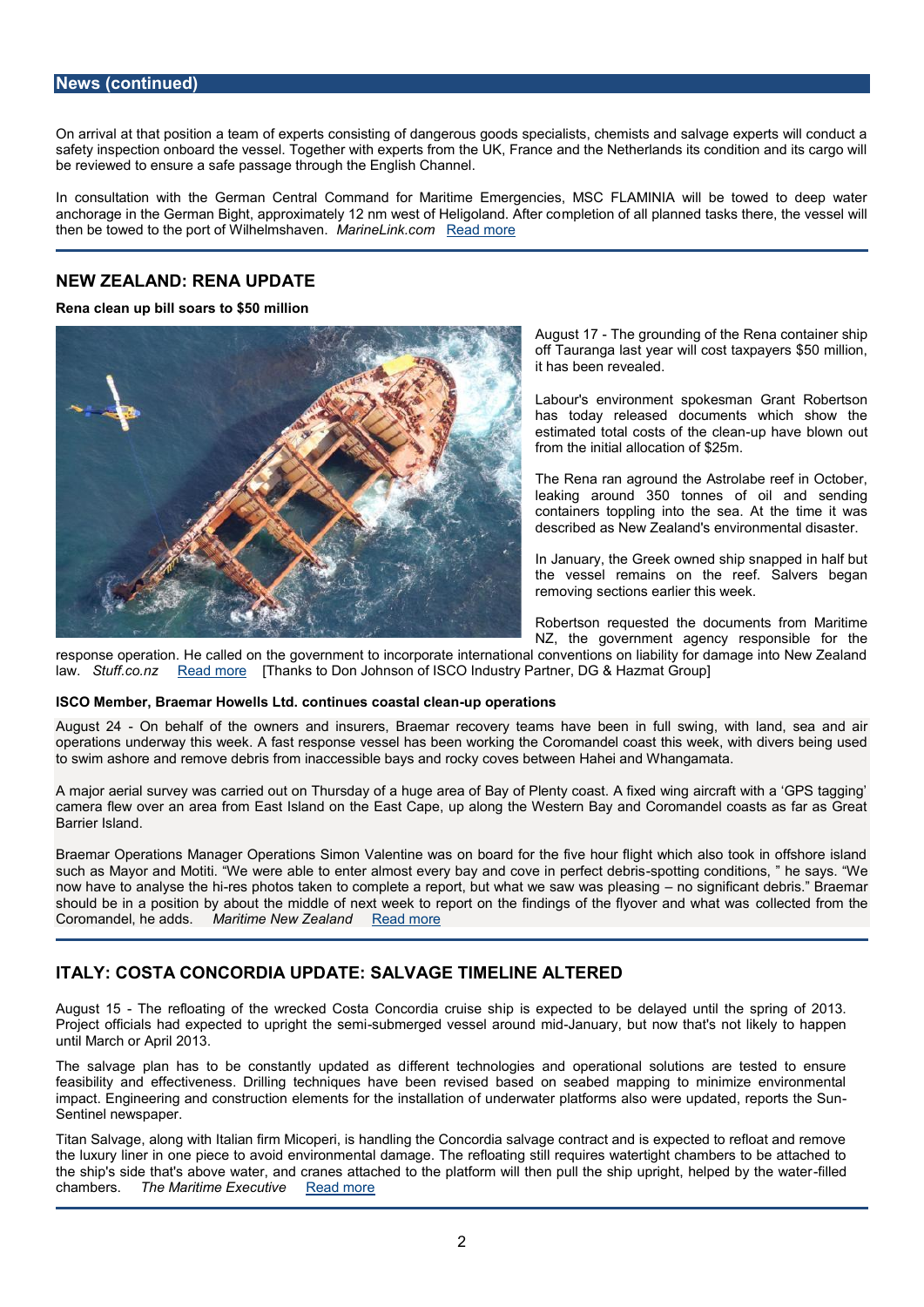## NIGERIA: MOBILL, **MGBLLISE TO OPECAINL SPILLS**

Living oil polluot ind ind, Ongigeria.

August 2The Nigeriatrs worf American oil g ExxroMobil, and its Anglo Dutch counterp currently mobilising to clean up some oil s their areas of operations in the nation's oil

Athough Mobil Producing Nigeria Unlimited, the source of the hydrocarbon remains un fingerprinting llected samples is idequing spokesman, NigelG&mokenfirmed to Vanguar the company "is assiston equal the theoperation with local authoranies. The a[d](http://allafrica.com/stories/201208210222.html) more

## CANADA: INSPECROBS CHEMICAL SPILL

Aerial shot of St. Clair River and Blue Water Bridge

August-2Marinseafety inspectors are gathering information about Saturday s ethylbenzene spill in the St. Clair River, says Transport Canada.

Inspectors are looking into the incident to verify compliance with regulations under the Canada Shipping Act, said Transport Canada spokesperson Silvia Di Tiero.

The  $\omega$  illemical tanker Sichem Montreal was taking on ethylbenzene from Sytrolution Canada Limited when the spill happened near Sarnia.

 Transport Canada is still in the process of determining the exact amount of, the wepell it is believed to be relatively small, Di Tier Samaid. Obser [Read m](http://www.theobserver.ca/2012/08/21/inspectors-probe-chemical-spill)ore

### USAGASOLINE CONTAQMINISAPTIRE ADS IN TFOJVANCIASON

August  $8$  bume of gasoline from a July 17 fuel pipeline break continues flowing in gro pushed farther east and northwest in the last week, a West Shore Pipe Line Co. repres

The spreading plume ot for aontamienxatends outsdinedseigan astteaderestricted water use area whe warned to use well water only for flushing toilets. There should be no skin contact wit even be used to wat prial nat wsns or

State environmental and health officials are evaluat<del>iong lyw hed this ortyona rea anad nodha diousits</del> ionly and the and the state is and the state of the come to me and a the come to me and a the come to me and the state Thursday or Friday, said Stephen Ales, private water section chief for the Depart Journal Sentinel [Read m](http://www.jsonline.com/news/ozwash/gasoline-contamination-spreads-in-town-of-jackson-5k6dvv9-165507306.html)ore [Thanks to Don Johnson of ISCO Industry Partner, DG & Hazmat Group]

### UK: OIL SPILLESLMOSN CHESTER AS NHP C

August -2An oil spill closed down a section of the Manchester Ship Canal inpCheshi operations were underway.

The 4t.65n spill at the Stanlow refinery in Ellesmere Posretniteadivte fore Essagure. A which runs the represent refinery, said the spill had happened as a result of a processing problem, which had si

The canal is set to be thoroughly inspected on Tuesday (loopealing imise) ano opeternmy ete. Esseta however, has made some significant progress in recovering the discharged oil alrea affected by the omhspMaritime Exertain and the ore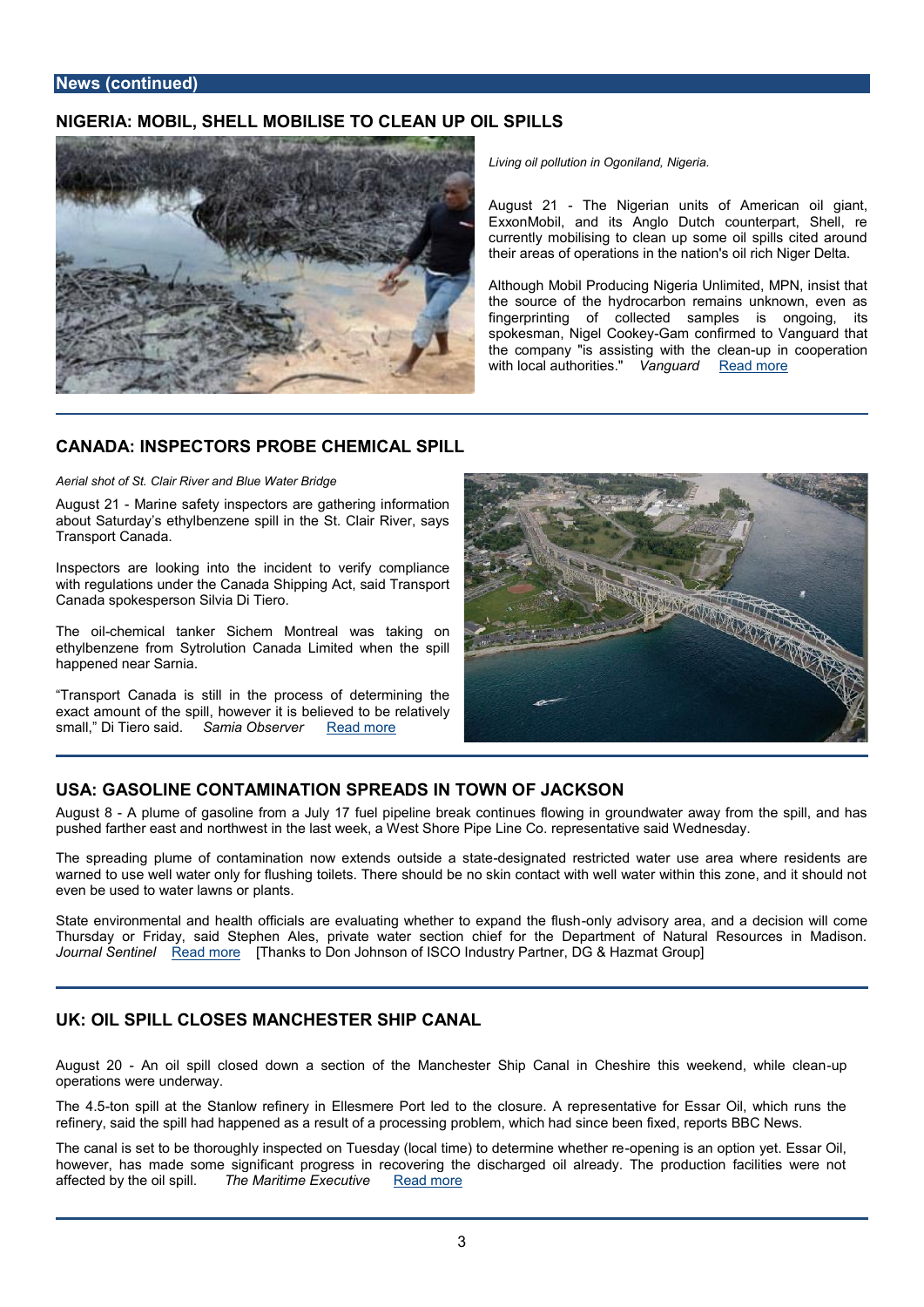### SRI LANKA: OIL **SHLRGEATENNEST COAST BEACHES**

August-E2e4aches in Sri Lanka's western coast are under threat from an 50,100s00binckcahregaedin ship sunk Thursday in the seas off Panadura in the Western Province.

The Cypress flagged Bulk Carrier MV Thermopylae Sierra which has been anchored for coast due to a pending court extæs y about c $20$  on pkilometers off Panadura coast after efforts monsoon rains failed.

About 370 metric tons of furnace oil in the ship had been removed last month but an General of Coimulm Schirc pping of the Ministry of Ports, AjithCoSI emeto oir Pating on and the and a Thanks t Don Johnson of ISCO Industry Partner, DG & Hazmat Group]

#### UK: ENVIRONMENT A GIENNOCSY SOURCE OF MALLIGIPILL

August-Zhe Environment Agency may have found the source of a major oil spill which c Leeds and Castleford. The Environment Agency WoawsinfgrstntelehreedRitvoerthAeiroeilat Water L Saturday August 18.

Mark West of the Environment Agency said: "It's too soon to be absolutely certain, b Police, and have found a veWyestronog initegatio investigate and the company ranimod veually's been in believe around 5,000 gallons of oil has leaked into Eldie AW read office and ome ir oil tank.

## AUSTRALIA: A QUIMORER EFFECTIRGENRESTO OIL SPILLS

August - New state heart equipment to respond and clean up oil spills more quickly and ef nine ports around the country.

The equipments owno et \$13.5 million, will be delivered in coming weeks to National Reso Devonport, Adelaide, Perth, Dampier, Darwin, Townsville and Brisbane.

In the last decade, we have seen more ships on ourinwiantoerasnthainmooksstoiaihcaroetainsietoy.mWi activity comes increased risks and we need to address the risks associated with thes nortWestern Australia and the Great Barrier Reef.

The new equipment os arp fist extend program to upgrade the nation's stockpile of oil spill resp Government's Revilew tion the Plan to Combat Pollution of the Sea by Oil and Other Noxi focuses on the parittment ship is hipping industry, which recognises the need to protect  $A$ Ministry of Infrastructure R& ald am sport

### INDIA: COAST GUALDEDAUSSP SHIP DOCKS NNACHE

August- $\mathcal{B}$ Amudra Paheredar, the second of the three pollution control vessels being bu Chennai port on Tuesday. The vessel, which carerae pod but ipment tet coid osupit les, swas commi Samudra Paheredar will be stationed in Vishakapadaam is otto and hen man athereastern he the coast guard.

Indian Coast Guard commander-g(eEnæerta) PissS shpaeront op rsaid the primary role of the ship woul pollution. "The vessel is equipped with the most advanced pollution response and cont particle recovery devices like -swimerpongemas masn.The Indexide mes of <u>InRodatal</u> more

#### TANZANIA: DAR **ES MS ARE PARES TO CHAHOR SEA OLIS SPIL**

August *Ganzanian environmental experts have made history after successfully formul* (ESA) maps that will be used in case of major oil spills.

The Western Indian Ocean Maritime Highway Development (nWIODnMdHP) soproseencior locana linfoon officer of the National Environment Management Council, Ms Rose Sallema Mtui, sa achievem enthe completion of mapping means that on the event of aemodioirgoval supellto pthien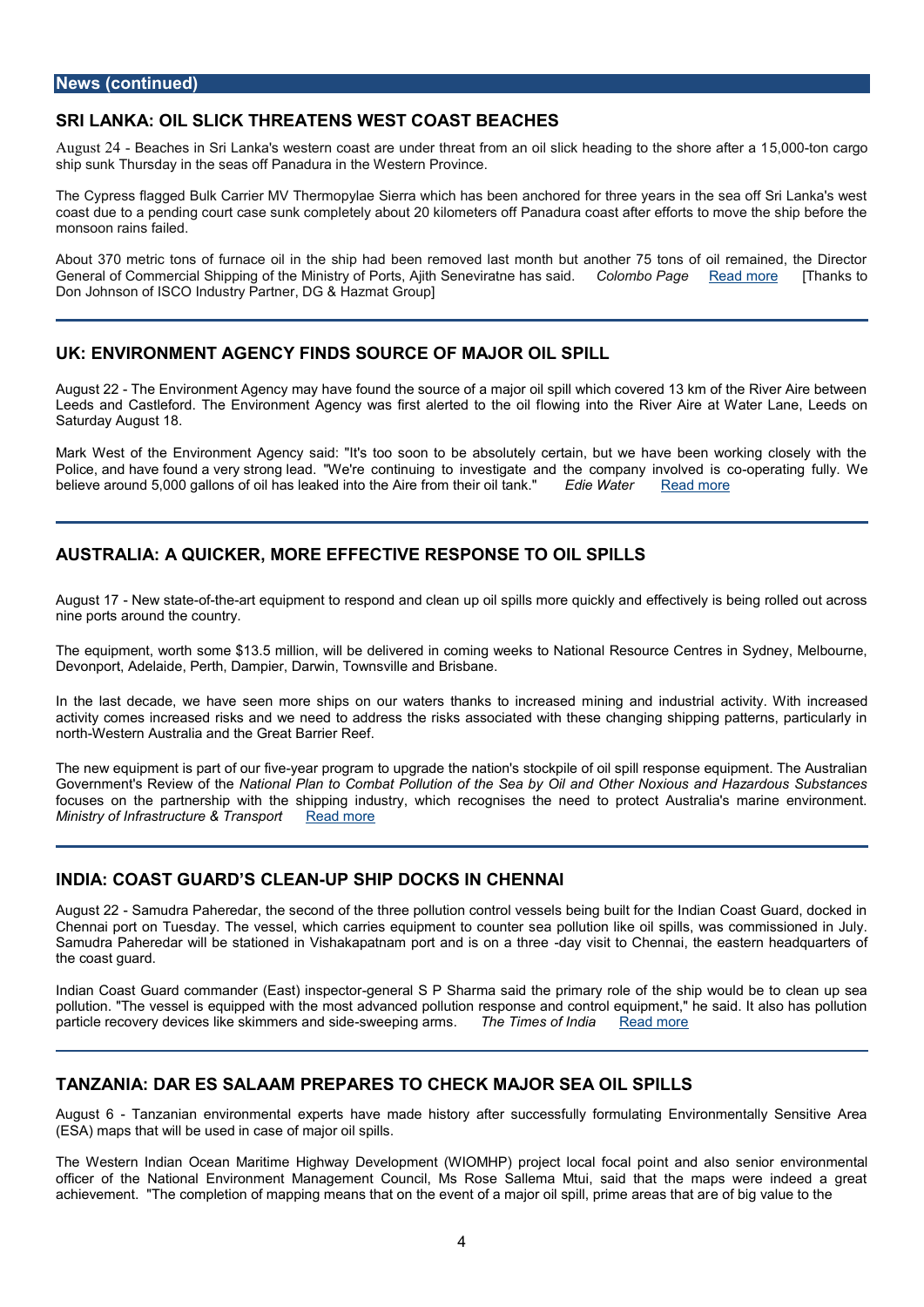nation ill be given priority in protecting them and these include coral reef areas, islan sea grass beds," she explained.

Ms Mtui said that the mapping  $\boldsymbol{y}$  apso antgofood tshteardioruntry because all that was now needed was to keep up to keep up and  $\boldsymbol{w}$ and incorporating new data and any other changes.

She said that the mapping was part of the capacity building component of the WIOMH developed both the ecosystem valuation methodology and ESA maps under the superv Environmental Management Council and the Surface and Marine Traanzsaport DRaeighulaNtor [Read m](http://allafrica.com/stories/201208060192.html)ore [Thanks to Don Johnson of ISCO Industry Partner, DG & Hazmat Group]

## USA: SHELL OIL SPUSHEAD WITH ADRICTLIONG: THE KUEA WES DUTCH HARBOR FOR THE OBRETA BEA

August- $\mathfrak A$ hellilO could be gambling big with its latest move. Its Kulluk drilling ship left D Arctic on an uncertain journey. Shell says its second ship, the Noble Discoverer, sho week.

Despithis, federal permits are not yet in hand anod darmilloih osipviild uraels pwoemilsse barge, the Arct in a Bellingham, Washington shipyard. Drilling cannot begin until it s stationed in the

Finally, Shell soay the a plieces are comintge togenethere. Coast Guard and the American Bureau of Shipping to complete its final tests and inspections of the Challenger within the next few days.

This is no shot in the dark, says Pete Shlealib Ay laws ikcae. pitchse is the ming Shave been planned

From Arctic ice that stubbornly refused to retreat, to a mishap in which the Nobel Dis has had a number of setback-snothis os menumide or a scolding from the United States Interior Shell s delays this season are the comiting anyour seaw of mean that  $k$ .

### AUSTRALIA: HAZARGDUOBUS STANCES IN FIONEMISAYTS TEM (HBIAST) EUP

Based on the NICNAS (National Industrial Chemicals Notification and Assessment Sche Report for formaldehyde, Safe Work Australia has updated the entry in HSIS for formal classification. The update includes a change to the carcinogen classification from ca effect) to category 2 (may cause cancer by inhalation) and is made in accordance w Hazardous Substances [NOHSC:1008(2004] 3rd Edition. The Susicularition is availa

The NICNAS Priority Existing Chemical ReportNd am be analogisted from the

Manufacturers and importers rnteheid to amendminent and, if necessary, update safety data sheets they contain correct and curEfennatiling fuoermies ioanoby poduate hean be d<u>ihiesde ede teod</u> back

The HSIS online database is an internet resource that allows users to find information accordance w<u>iAs prhowed Criteria for Classifying Hazardous Substances [</u>alnOdHoSnC:hia00e8( National Exposure Standards declare Addupted Natibio HSE xposure Standards for Atmosph [the Occupational Environment \[N](http://www.safeworkaustralia.gov.au/sites/SWA/AboutSafeWorkAustralia/WhatWeDo/Publications/Pages/NS1995AdoptedExposureStandards.aspx)OTHSC: pubBicalWBo5nklplace Exposure Standards for [Contamin](http://www.safeworkaustralia.gov.au/sites/SWA/AboutSafeWorkAustralia/WhatWeDo/Publications/Pages/Exposure-Standards-Airborne-Contaminants.aspx)agenot saces this document under the amedw SW foerty  $R$ eesalt la Ssiao frees Work Australiamore [Thanks to Don Johnson of ISCOP.InDdGe s& ribed ZP mearth Group]

#### USA: NEW HEALTH OMROINIG AND SURVIELLIZO OL FOR FERSSPONRDERS

August Emergency responders have been called to duty over the past decade by an in made disasters, as evidenc<sup>20</sup>00by **9**/11 ticane Katrina in 2005, and Deepwater Horizon oi scale disaster occurred, the importance of how best to ensure the safety and health responders before, during a and raffas garodwin. While some guidance had been developed response workers both before and during deployment, less attention had been placed complete their deployment.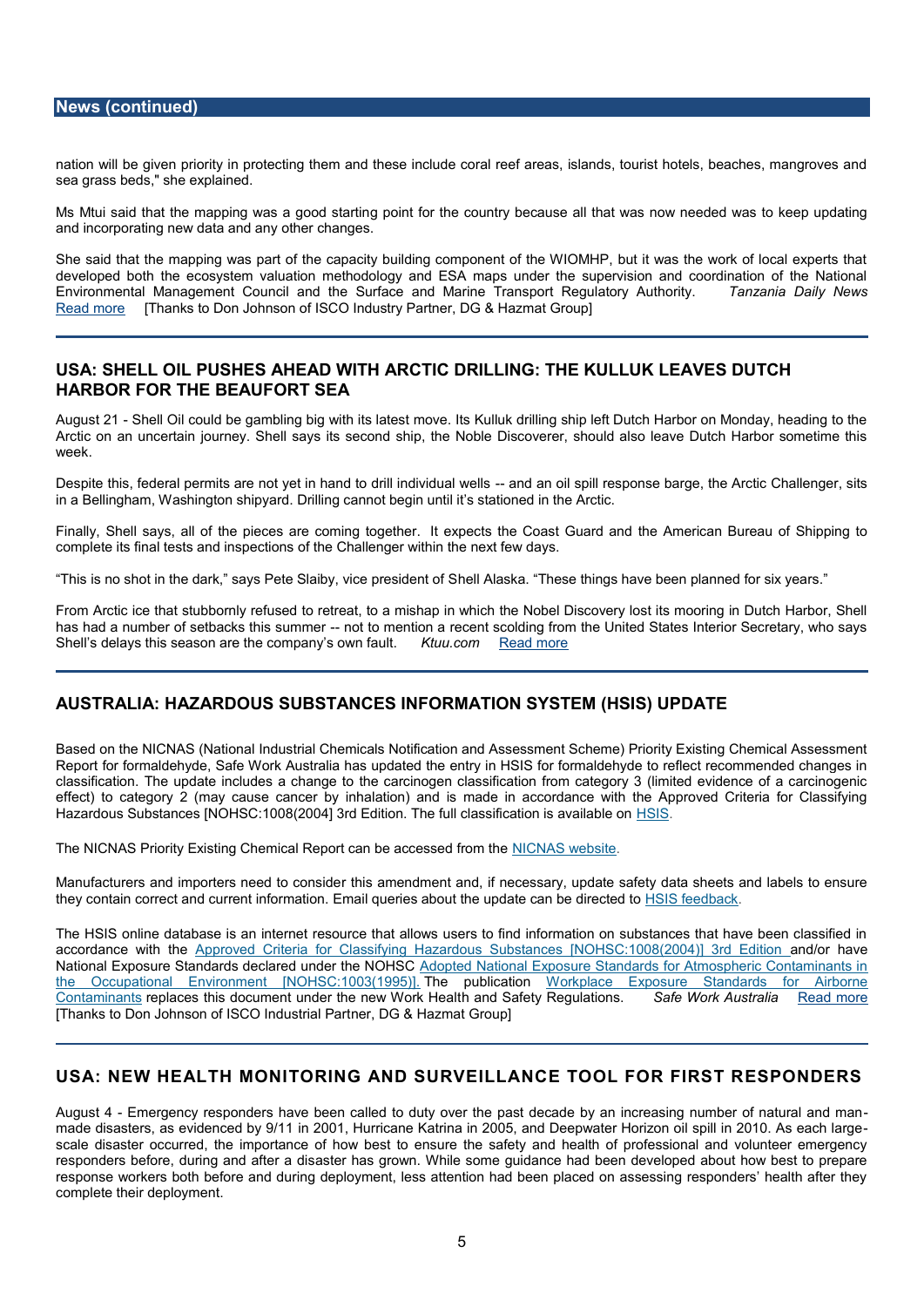Posdeployment assessment is important bheecaulth be effencots on responders following disast apparent for many years, and reconstruction of exposurteerimnfohrematatthiom comeie od reional soul progam can be difficult. This information includes where each responder was, doing wh they were exposed to, as well as other important pieces of information. The Governn calde for this information to be collected more prospectively throughout an incident. The incident to mitigate acute safety and health concerns as well as provide the emchithetial i monitoring and surveillance systems quickly and effectively.

With this in mind, in 2008 NIOSH convened an multidisciplinary public health work Emergency Responder Health Monitoring and Survei**dle.weboped HimMSD 1stystyenthinsasworkgrou** both written guidance and epidemiology/surveillance tools as examples of current remediation, and recovery workers and volunteers.

The system is describeddeinala pruebwlicfaetion, "Emergency Responder Health Monitoring and Surveillance: Tech Assistance Document," which was recently published by the National Response Team, and agencies, including NIOSHcoroersdpionatsing eefforergency preparedness and response.

The full ERHMS document as well as a summary document is available [http://www.cdc.gov/niosh](http://www.cdc.gov/niosh/topics/erhms/)/otopoi[n](http://www.cdc.gov/Other/disclaimer.html)s/the hmlRAT website rlams.nrt.Forg a comprehensime rhighency ferhand and the N response resources from NIOS http://e/www.gooddogov/niosh/topics/enVml @nSgHenecNy ehwEnsmelad more Thanks to Don Johnson of ISCO Industry Partner, DG & Hazmat Group]

## MESSAGE FROM INDS DUCUMENT S ERWEBSITE: MUNIGUAGE INTERFA NOW AVAILABLE

Please find attached a circular announcing a number of improemetm Setsite sthee b @ R &, Fine the fully-linnugluial interface and Decisions Database. http://documentservices.iopcfund.org opport of als / Sxerivain est of patures\_e.pdf

Veuillez troujvoent cuine circuelaiteve a muéxtiorations -wheebsidee service des doclemPeOnlts d comprename interface et une base de données des décisions en anglais, français et esp [http://documentservices.iopcfund.org/uploads/tx\\_iopc/85\\_Doc](http://documentservices.iopcfund.org/uploads/tx_iopc/85_Document_Services_new_features_f.pdf)ument\_Services\_new\_feat

El documento adjunto contiene una obrroeuluarrainsfeorrime adievam sioras que se han realizado en el sitio de me Servicios de Documentos de los FIDAC, entre las que se incluye la Base de Datos multilingües.

#### [http://documentservices.iopcfund.org/uploads/tx\\_iopc/85\\_Doc](http://documentservices.iopcfund.org/uploads/tx_iopc/85_Document_Services_new_features_s.pdf)ument\_Services\_new\_feat

#### People in the news

### PETER TYLER APPOINTED AS NEW MANAGING DIRECTOR OF VIKOMA

Vikoma Internatio**has** lato pointed-reaspowertled industry figure as managing director.

Peter Tyler is to take on the role a-noed agrad politicoimous diacy will b the company s-ewapiddhyg track record for delivering innovat technology and solutions for the energy industry.

With a strong commercial background, Peter has a wealth of k architectural composites sectors as well as inoonls polikum anacto 12 years, having como ty successfully managed an international marine sector.

He will take over from Vikoma s current managing director De position for two years, as he moves on to head up Vikoma s si

Bob Rooney, chairman of Energy Environmental Group, said success that Denis has achieved to date and work to further Vikoma s global expansion.

Vikoma International obgostanding CMoteprochreate of ISCO and we wish every success in his new role.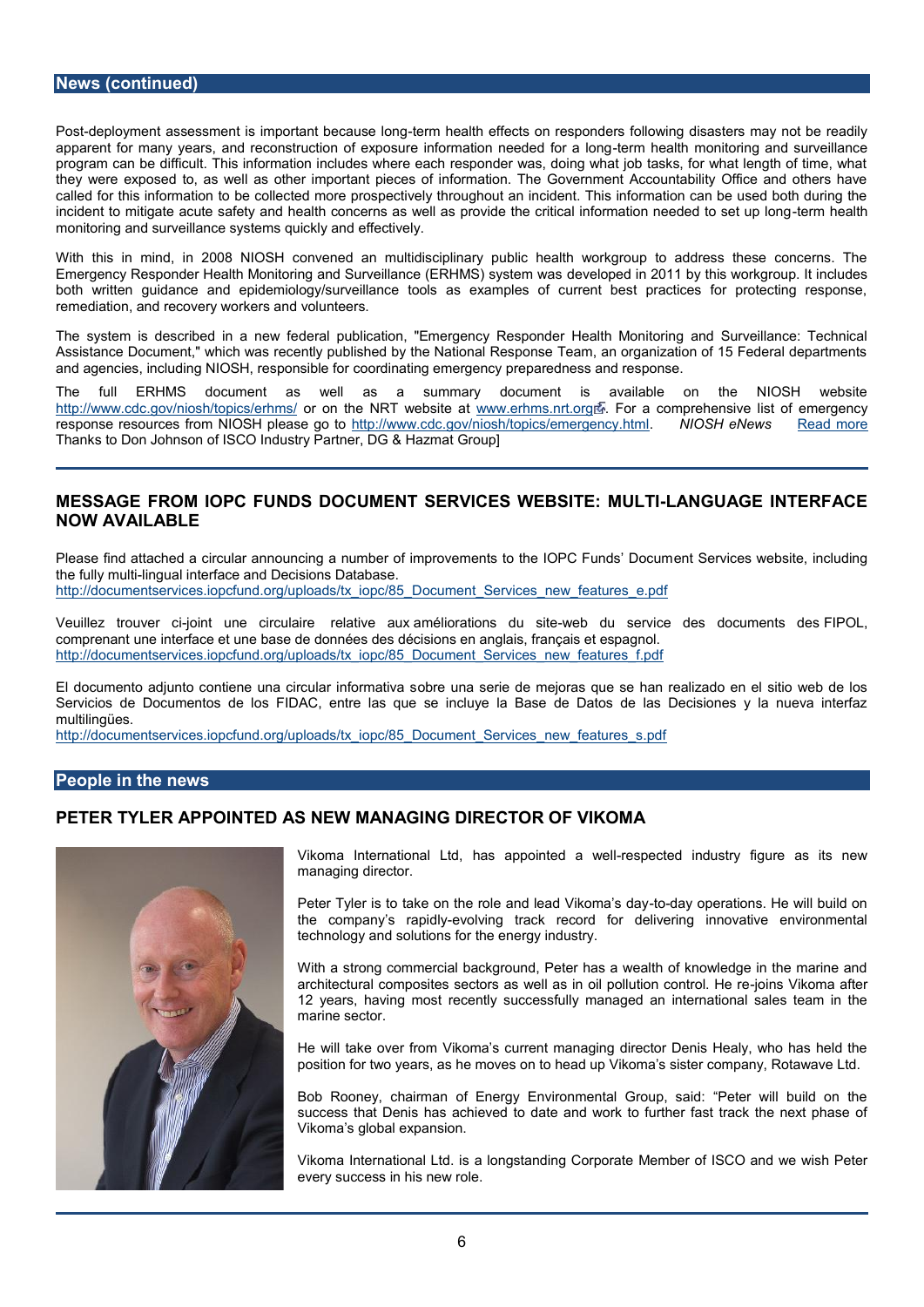## INTERNATIONAL RESPONSE RESOURCE INVENTORY (RRI)

So far, elleSGe Q memberse indicated their interest in the RRI initiative introduced by the HNS Technical Groupapsopastabffor improving the ways in which international offers of major pollution events.

This is an important matter and your Secretary urges ISCO Memberts tto æs resistet had r equipment manufacturers, response contractors and individuals who have relevant experience informed tamed pensure that our community makes a constructive contribution to this pro

Your secryetias asseegnibalismall mailing gropuup pfoosrethainsd, if you have not yet joined, ple [john.mcmurtrie@spi](mailto:john.mcmurtrie@spillcontrol.org)llcontrol.org

It is very much in your own best instermets as it we support thi

The initial broad categories of equipment being considered include

Note that the above is onlying paneld myion a will is getrobably want to suggest some additions. Remembt hat during any major incad subto the tree huilt ement for experienced personnel. ISCOs one of only six organizations currently listed for consultation on the project. The others the Global Response Network, EMSA, REMPEC. APICOM and SCAA. ISCO is the only worldwide organization the rat peosint the ensuajority of its members and it w

voice if you give your support by joining the mailing group.

It is anticipated that a project progress perport move in the sent the the artiure.

#### REARADMIRAL M. L. STACEY, CB

Michael Stacey, a member of the ISCO executive committee and one of our most stalw sufferesde a jos is roke.

He is making good progress towards recovery and pyrogurt on Sechetary helasubeleane held If you wouldreickee ivte nepwissase send annoten mannic murtrie@spillcontrol.org I am sure that members and readers will join in sending Michael best wishes.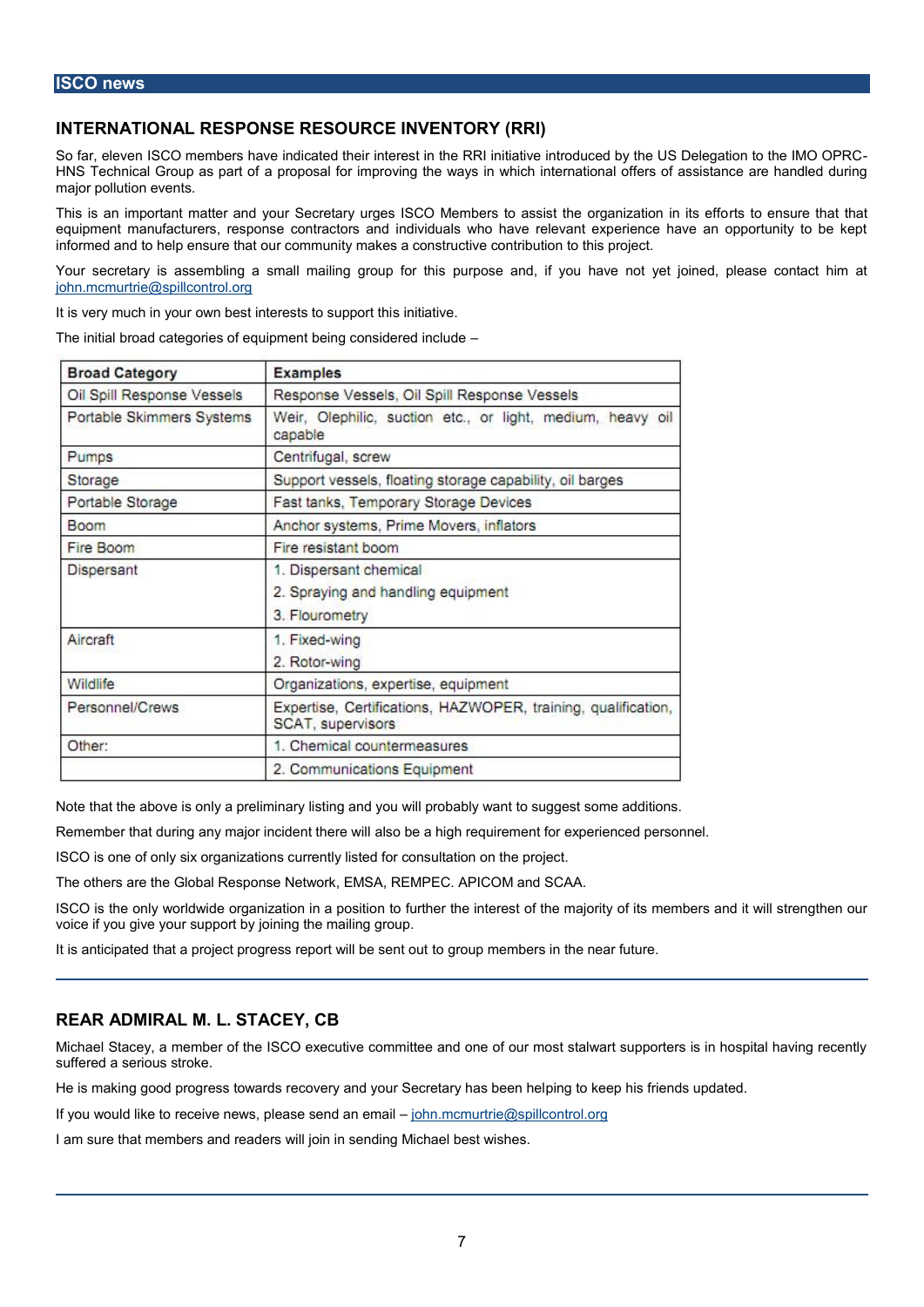In this issue of the ISCO Newshethogr No. ein a desperiies of articles contributed Douglas Cormack.

Dr Douglas Cormack is an Honorary Member of ISCO. As the former Government se MPaorlinution Control Unit and head of the UK s first gover Spring Laboratory, Douglas is a well known and highly respected figure is the Chairman and a foundeln the emmette or noafil the peill Accreditation Association

## CHAPTER **KNOWLEDGE FOOTHANICAL RECOVERY**

Notwithstanding, the rapid loss of volatile components of crude oils spread thinly on of vapro emission from tanks being loaded with recovered pollutant caused the follow Administration regarding tankers of opportunity.

- ð these should be subfiree eting gabess engaged in the heavy fuel oil trade;
- ð· deck-mounted diesel units should be at defined distances from tank vents;
- ð· tank filling should be through the -paraensisfordel prates sant back the t
- ð· otherwise the loading pipe should have a collar to seal it to the Batteaw to the hoirng must be through the regulation vents;
- ð· below the sealing collar the loading pipe should extend close to the tank bottom;
- ð· where this introduces backpressure problems, the tank should dombe hbe a bloald beovolt the co and subsequently to the pollutant surface while the underlying water is progre proceeds.

It was also noted that subcahilalosatichigngo/odueld be adjusted to prevent venting and whao sull dimot that the water recovered with the pollutant has to be discharged in any case. Again, which tanks are successively filled via the in-witabelriosaeplianropat**ion kcow bide bfere acenderial and succe** before final discharge to the sea wcion his minimal shouluidabe noted, however that these pro an officially approved procedure.

However, despite the knowledge long since rae aquiered and dimespontantical recovery of released of released of  $\epsilon$ despite acceptance by coastal states of the responsibility for dealing with all such re been made strictly liable for the costs odecsuch SheppiongseA, dpoublisations show little enthusiant contracts the knowledged techniques now available and much enthusiasm for associating themse based lobby in berating the shipping and saile in and it less for care cern, in criticising dispersion the speciets nction/ecological disaster which has never been observed in reality, and which they never implement properly, whsilewith compared aithing obtrefecting arrangement compliance.

Again, despite having conferred powers of intervention upon themselves, coastal state transfer from the ship/cargo ownet bistore hue on the being reinforced by environmentalis opposing the use of save havens for cargo and bunker transfer from casualties. Yet knowledge of the benefits and ome an is dicsfpersperior at imechanical recovery, and cargo/bunk has the effect of passing responsibility to local government in the form of shoreline Shipping Administrations show heint the aconcern over all blame on the shipping and oil industries essential need for maritime shipping in general and for fuel in particular.

Having reviewed our knowledge of oil/HNS fate, effect and resmpoldining eoffeproihlium, the strain polre indicated the need to prevent-hrae veense sargoy/bsafiaker and excpaepopintiniogusin wperleivious articles intention of minimising/preventing pollutant stranding, subseqeuennits anothi**e l**ense wcillel arneivnige wa as yet unsatisfied need -alocrekpntoinvolgekollegikeiefing contingency planning as sapeo.ulfricek.nofwink ediog based action plans, all of which will be contrasted and cScenap Epmeeds swilth ci**talic**ent to On6 deast aomi example of environmental knowledge being displaced by environmentalist belief.

1 ThReational Trinity: Imagination, BelDe **Canndaké k**owBlrei**ghe** Pen 20<u>1MOw availahboles ant l</u>ine.co.uk 2 Response to Oil and Chemical, MarCroemPadkutAppplied Science Publishers, 1983. 3 Response to Marine OiRePvolelw taond AsseBomghets Cormack, Kluwer Academic Publishers, 1999.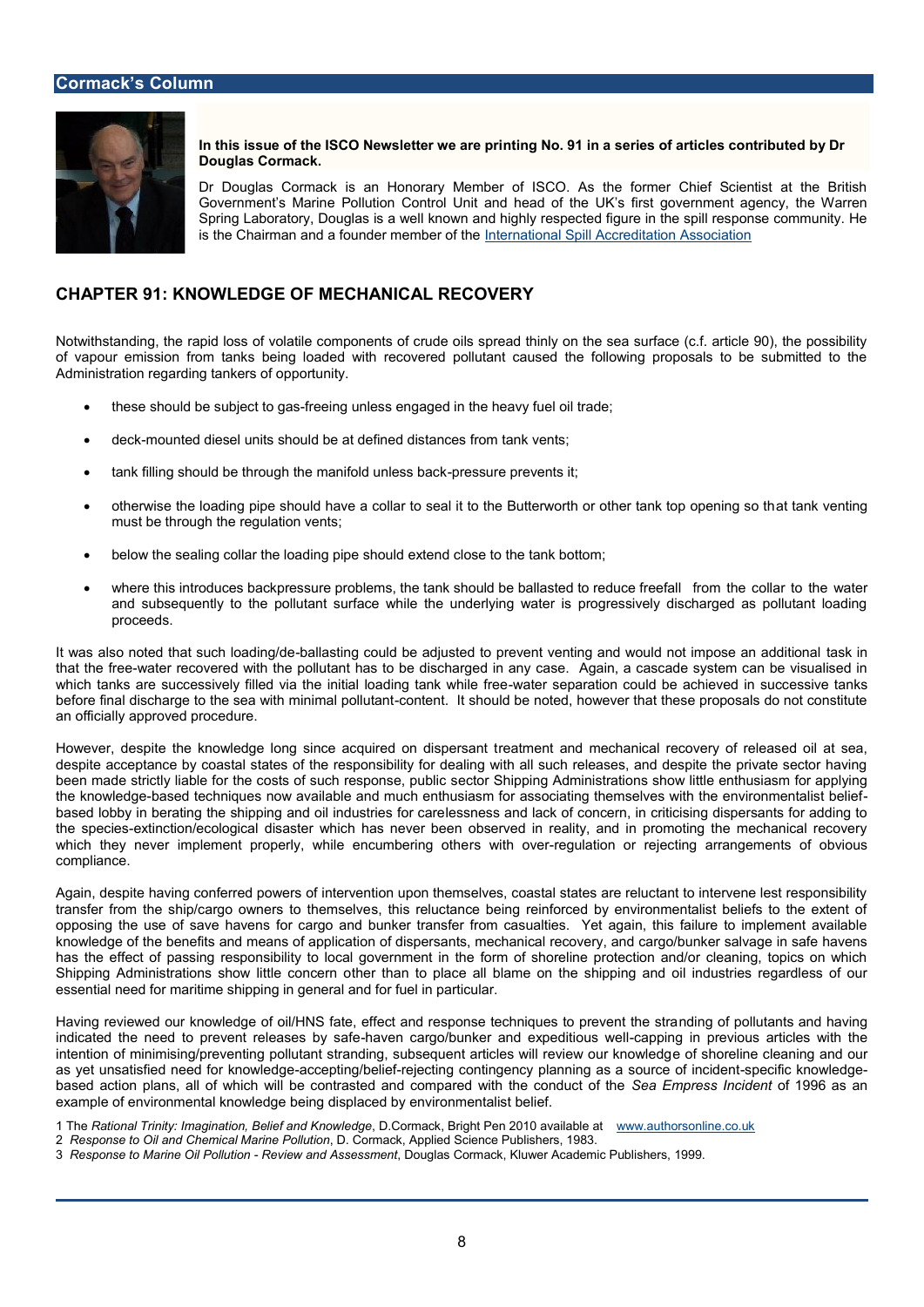### $S$ cience datechnology

NEW OIL SPILL **SASNATER** A DE FROM DINEGORSE IN PEANUT RIGULTHO COLATE, IC CREAM

August-20 0ith concerns about the possible health and environment Dade en formates of hiodoilist continuous still fresh in eminists today described a new dispersant made from edible ingredients keeps oil from sticking to the feathers of birds.

"Each of the ingredients in our dispersant is used in common fabed pand dww bipple ble cpeanuty Lisa K. Kemp, Ph.D. She reported on the dispersant at the 244th National Meeting & E being held here this week.

"Other scientists are working on new oil dispem**sa**lmitnsgathdatal**s** sopurbteentisk, ebouturs. It not onl prevents the deposition of oil on birds and other objects, like the ingredients in laund clothing in the rinse cycle. Birds cohins pseit siend solicks hoefy the and dive through it and take off the oil will fall off."

Kemp's colleague, Robert Lochhead, Ph.D., developed the concept for the new dispers the material from concept type dispersant suitable for testing on actual oil spills. The t Morgan, Dan Savin and Les Goff, is at the University of Southern Mississippi in Hatties

Lochhead said the new dispersant ispbianscepul established decades ago during the de laundry detergents. One ingredient, for instance, is a special polymer that sticks to sticking to the feathers of sea birds. I Soumdray ropectley ropents keep oil and grease removed from getting back on clothing during the rinse cycle.

That feature in the new dispersant would be critical for minimizing damage to wildlife are used to remove oil that has coated fur or feathers, it defeats their natural waterp more susceptible to hypothermia. Birds can also eat the oil as they try to cleanne then estimates, almost 225,000 birds died in this way after Ecexionogn c\bavladameend oinffotihiefrocomastheof1**A**.

Another important advantage, Kemp noted, is the ease of quickly obtaining taes ef amounts of the ingredients o making the dispersant at reasonable cost. She envisioned agencies like the U.S. Coas first response, with larger quantities being quickly made as necessary.

With funding from the National Science Foundati on (IIP -1127846), Kemp helped the group move from the prototype they had developed in the lab to a version that would be ready to be tested and approved for robotic device to quickly screen thosoums bindastion for pousnstilble hey settled on a winning formula from large chemical manufacturers, including The Dow Chemical Company, Archer International for ingredient selection and tosuccomme limation and to move this technology, it will to seek partners used ces to mers with interest in teste read hte eproducted article in Science

## CHEMICAL ENGINENERUNANNES DETAIL BIMOFERG EN ERGY CROERVPOSIUTIONARY NON-HYDRAULIC SHALE TORIAC NIO

 $Chimera$  Energy Corp (OTCBB: CHMR): With the coonunce occurs of disposed a limidain  $\ddot{o}$  - El by dMr Rauslic No Extraction process, Valdamar Perez Rios, Director of Weis S.A. has announced sci differentiate it from any prior technology.

The new-hnyod raulic or exothet im incpent treases does not use steam, LPG gel, natural gas or t into the well being used. The central operation in the process uses ontloyxineort ela umatinct any way, stated Rios. In tahatypwould wese this process, you have a vertical section a horizontal section is where most of the operation takes place. First, the horizontal v allows the extraction pchcelss two retarea surrounding the casing. Depending on the size moveable pressure plugs are placed at optimum distances to segment the horizontal se

Then Helium, beginnid g stian tets is liquisted to create the pressures needed to open up existi Under exothermic control, Helium will increase in volume 757 times in transitioning for pressure available, gent hyperies gimenting distances multiply the <sup>nd</sup> emifoesott about blamm tise lehmee o2 the <sup>nd</sup> emifoesott abound it is the mee o2 the <sup>nd</sup> emifoesott. Universe and it is less water soluble than any other gas known. Helium s diffusion rat need for solvents cens sthe Without disclosing the very unique Intellectual property of the C NorHydraulic Extraction is quite different than any other proposed process. It is as unique as itself. To see wahaty bum eanhtto :t/dwww.youtube.com/watch?v=2Z6UJbwxBZI

Chimera Energy Corp is in the process of reeng Shan et in Digkturhainst in onew for menthanosols op froduction, r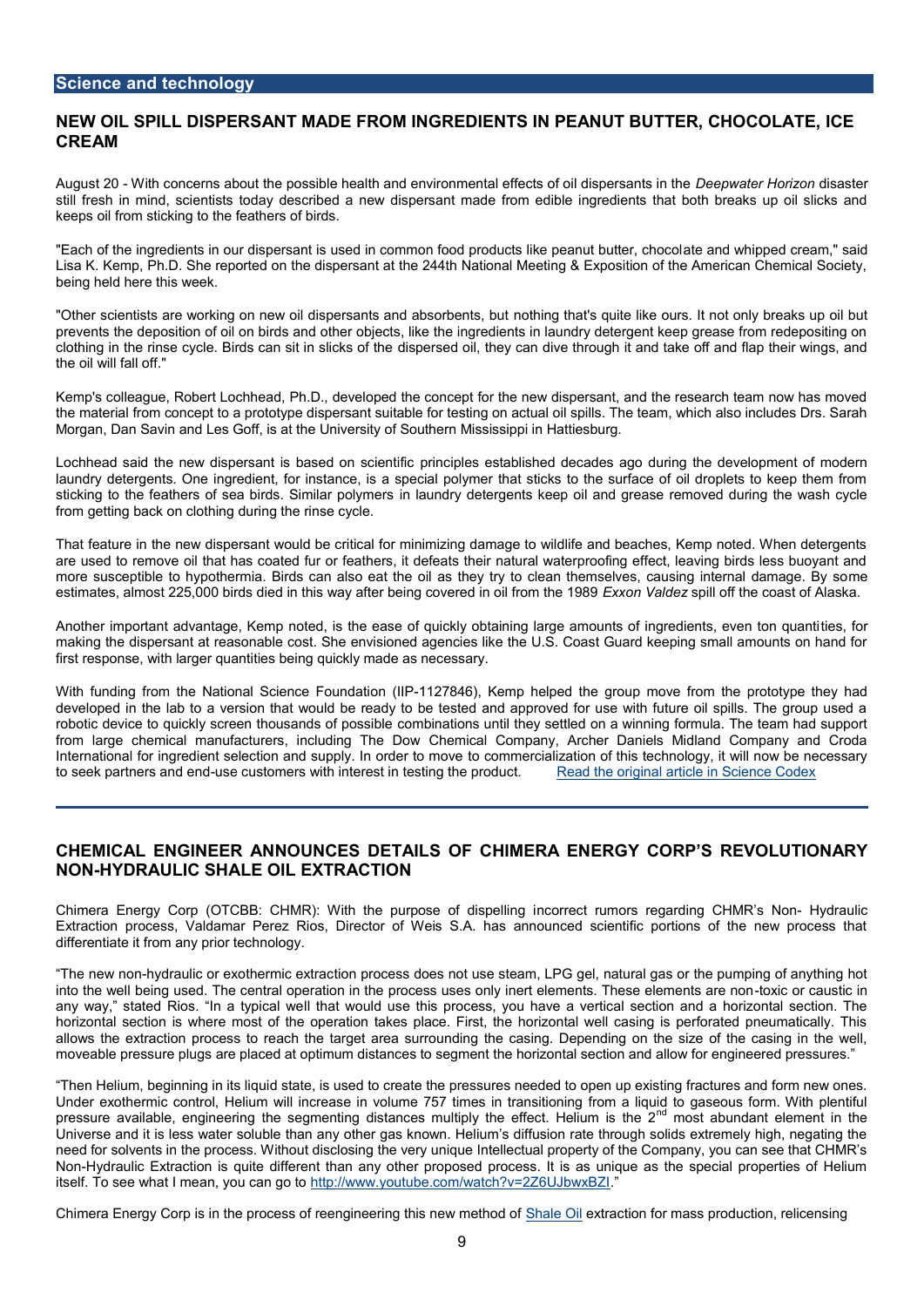### Science and technology (continued)

and sales. Due to the recent positive developments in Mexico, the Company now expec with some opportunities in PEMEX. More on the revolutionary peopossastercfarackbiong: EnvironmentalExpe<u>Rteadmm</u>ore

#### Correspondence

### STUDENT VOLUNTEER SEEKS WORK EXPERIENCE

Dear Sir.

I am about to begin my third year Biology at the University of Aberdeen in Stoetlan interested in volunteering within an environmental protection program. I am fluent in keen interest in the pollution prevention and management within the Oil and Gas indus

For further queries optlehaesseitatbento contact me vina rtilmek efoll lio @waintogradeen.ac.uk

Thank you Maria Rinke

### Publications

OIL COMPANIES INTERNATIONAL MARINE FORUM: ANNUAL REPORT 2

OCIMF s misstoiobne is hemfoos te authority sao free tahred environmense protonalsliyble operation befromiilnalas kæmsl offshore suppepsortels, promoting cimoportion wexton and in standards on obfordersagti<u>nDnownload the</u> repo [Thanks to ISCO Industry Partner, INTERTANKO]

### US EPAECHNOLOGY INNOVANETWOS SURVEY

The July 51, 20T28 chnology Innovation Neswss bSeuernoe prosted telNthwee LCLU te SuTrebye contains market/commercialization information; reports on demonstrations, feasibility studies a hazardous waste community interested in technology development.

The latest survey is haw pill a bolowing to ug/products/tins/

#### Events

SOIL & GROUNDWWATHERSEUPDATE AUGULOST

 $Up$ coming eivne n $U$ t $S$ A, Russia, Francogen pand och  $U$  K  $V$  Environmen Read dExpoented

UK:WORKSHOP ON KETEHPEINRGE SEARCH VELSESSEETL RELEVANT DTEOR NIMISIOIENCE THE ISSUES POSAECOE BANG VESSELS

Southampton, 16 Octo $\Theta$ erth $\Theta$ 1 $\mathcal{Q}$ ve of the Internat $\mathcal{S}$ dnial $\mathcal{R}$ pexsrædaorh (IRSO) annual  $\stackrel{\text{t}}{\circ}$ loimferer the series, an industry workshop is being held for the 50 representatives of the operators of and industhe workshop will cover the following themes:

Scientici challenges for the modern **+eTseecahrotolofog**getand modern resseraM**amagesgethe** rising maintenance costs of as e-Modediticasted n and service life extent significations

ASSOCIATION OF PETROLEUM INDUSTRY COOPERATIVE MANAGERS

The Fall 2012 APICOM Meeting will the bestehands anouth of range, Allaska information of the September of the S